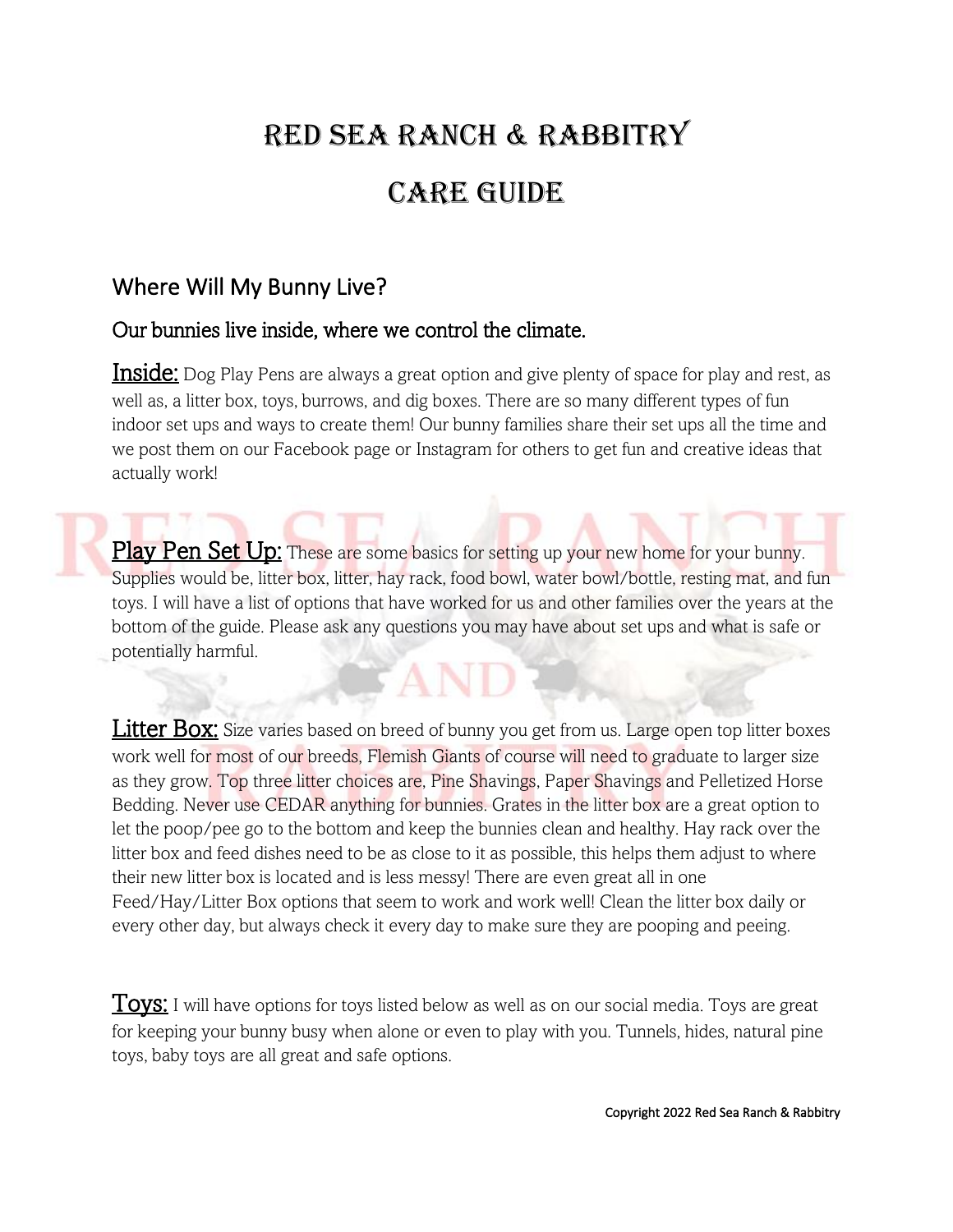Free Roam: Letting your bunny free around your home is the best possible option and the most fun! Be sure to have an area to lock up bunny when you are away at school or work to keep them safe. Its always best to train your bunny to that safe area where they feel most comfortable at first and are potty trained to the litter box in that pen. Once they are acclimated to their new pen, it is then best to start introducing them to bunny proof areas of your home a little at a time. Slowly introducing them to their new home will help with keeping them litter trained so they know where to go back to when they need to use the bathroom. Wires and anything that could possibly hurt the bunny or be damaged would need to be put up or bunny proofed before allowing bunny to roam the area. This will keep the bunny safe and will help you enjoy your new friend.

**Pet Friends:** Our bunnies are used to our 4 kids, and our dogs running around. They get a ton of hands-on playtime! All our bunnies have done well with other pets in the home, cats, dogs, birds, and even cows! Always allow your new bunny to adjust to its new human family and home first before introducing your other pets. Give them time to acclimate as it is a lot of excitement all at once. Supervision is always key and though we know our other pets well, accidents do happen.

**Outside:** They are not used to being outside or on the grass. Anything over 85 degrees is too hot for them. They cool off through their ears (lops have a harder time staying cool because of their flopped ears, and lionheads have more fur and smaller ears). If you plan on getting a bunny from us and want it to live outside, we recommend you transition it slowly and make the proper preparations for the weather. Play or living areas need to be protected from predators and the area free of chemicals (treatments) that could harm your bunny. They need some type of area to get out of the elements (wind, rain, cold). If bunnies are on the grass, they are more susceptible to parasites and other outside diseases from wildlife. Eating a lot of grass, they are not used to can cause GI upset, which can lead to other complications. It is best to gradually introduce them to anything new.

### What Do I Feed My Bunny?

#### We feed a balanced diet.

Copyright 2022 Red Sea Ranch & Rabbitry What We Feed: Petrus Elite 5050, Black Oil Sunflower Seeds, Steam Rolled Oats, and Timothy Hay. We free feed, meaning, they have access to hay, pellets and water 24/7. We also grow comfrey and give one leaf a week per bunny. We do not feed fruits or vegetables to our bunnies. If you feel it is necessary to feed fruits or vegetables, we recommend you do so after 6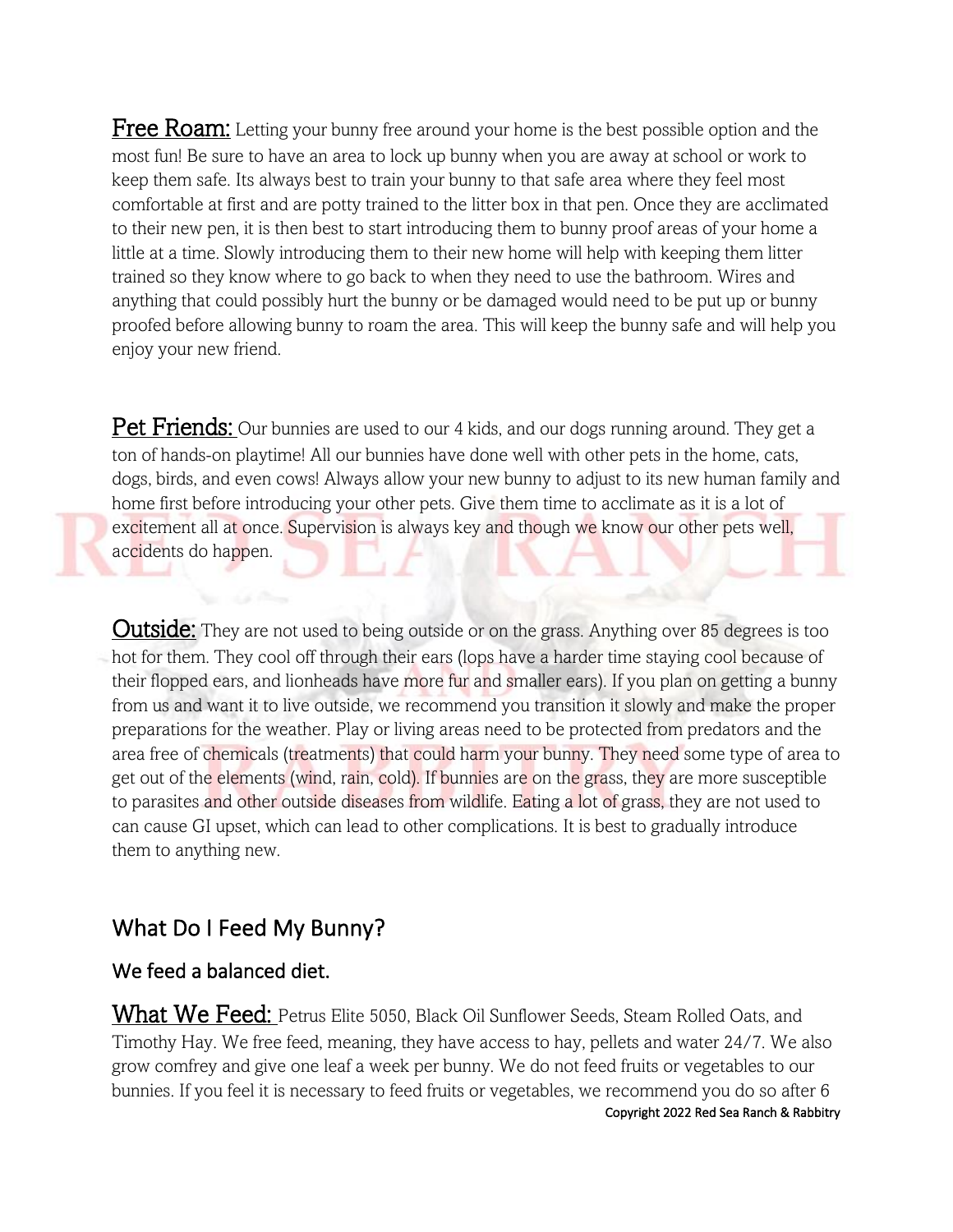months of age and one type at a time to make sure it does not affect your bunny adversely. Dark leafy vegetables are best and fruit in small portions once a week as a treat, as they are high in sugar. Please do your research as some things can poison your bunny. This includes grass! Long hours of eating green grass that they are not used to can cause GI upset, which could lead to diarrhea and dehydration. Carrots are high in sugar and not recommend…

**Vitamins:** We try to do everything we can to keep our bunnies happy and healthy! With that said we give VetRx, Apple Cider Vinegar, and Probiotics weekly in their water. Their elite feed has natural ingredients that help aid in digestion including, oregano, cinnamon, rosemary, and chili peppers, but we go a step further to ensure their best possible health.

### What Does Daily Care Look Like?

#### Grooming makes for great bonding.

Grooming: Keeping your bunny looking top notch is not hard. You will need a brush, scissors and toenail clippers. Brushing your bunny daily when you first bring them home helps start a beautiful bond. Litter mates and moms groom each other and it's a great way to start your friendship. As you groom them, check their eyes, ears, feet and bottoms to make sure all is clean. If you do this daily/weekly it will help keep your bunny clean, bonded and will also help you notice if there is any signs of distress sooner rather then later. Never bath your rabbit, as it can cause unnecessary stress, which could lead to stroke/heart attack and possible death. Warm wash cloth, or baby wipe if needed. Most adults do very well keeping themselves clean, young bunnies that are still learning may need help here and there.

Daily: Checking your bunny multiple times a day is essential for their overall happiness and health. We check our bunnies four times a day, play with them and sometimes check on them in the middle of the night. Always make sure they have fresh water, pellets and hay.

Important to have on hand: Oxbow Critical Care for a rabbit who suddenly stops eating. Spray antiseptic for cuts, or sores. Mineral oil for mites (especially if there is outside play or other pets in the home). Syringes. If you plan to deworm please reach out and I can give you a list of options. Our rabbits are vaccinated for Pasteurella and get a preventive treatment for Coccidia before they go to homes. There are other vaccinations that a vet can administer but none are required in Texas. Spaying or Neutering is optional and does help with hormones, or territorial behaviors. Please call around as pricing varies greatly depending on the veterinarian.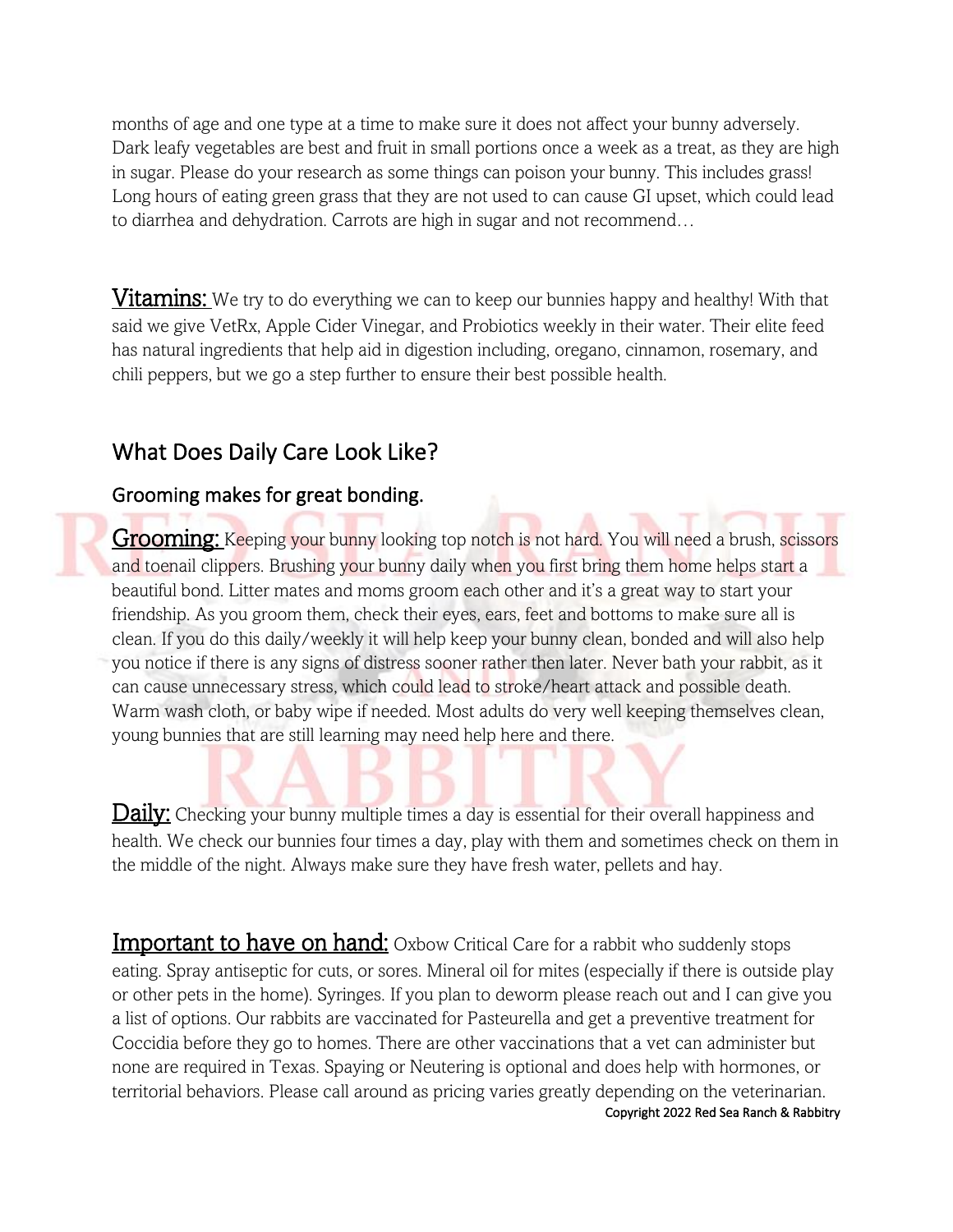\*\*\*If You Have Additional Questions Please Do Not Hesitate To Ask As Things Come Up! These are just some of the basics/ a guide and there is more information out there if you research or have questions. I always go over care for bunnies at the time of pick up and will refer you to our care guide to print for easy access. All bunnies come with transitional feed when they are going to a new home because they have sensitive digestion. Please feed them what they are used to for 48 hours then start mixing in what you will be feeding the bunny. Again, do not feed a bunch of carrots and iceberg lettuce! It is not good for their digestion. Also includes having them on grass for more then an hour when they are not used to eating it, grass will disrupt their digestion and cause diarrhea, dehydration and possible death.

#### **Please Read the Sales Policy Below:**

#### **Please Read The Sales Policy Before Purchases.**

**All bunnies are priced according to breed, possible color, gender and quality. Rabbits that are wait listed will be sold in order of the list. Any available bunnies will be sold on a first come, first served basis. We are always adding families to the wait list and if you have questions or you would like to be added please let us know! At 6 weeks of age we will send pictures of each bunny available in order of the wait list. It will include possible color, gender and price. At that time a deposit of 50% of the total amount will be due via Venmo or Facebook Pay within 12 hours of us contacting you. Remaining balance will be due upon pick up. Deposits are Non-Refundable. We will only hold a MAXIMUM of 1 week of when deposit is placed (If Over 8 Weeks) or until the bunny is 8 weeks old. We do not deliver, sometimes we will meet at a convenient location, we have a lot of families that travel from out of state, sometimes 2 day drives or flights, so please make arrangements accordingly. The Buyer is responsible for inspection of the bunny at the time of pick up. The sale is finalized once the bunny has been paid for in full and/or has been picked up by the buyer.**

We Guarantee the Rabbit is Healthy at the time of pick up/purchase. Furthermore, we cannot **control what happens once the bunny has left our care, including but not limited to, disease, death, abuse, neglect, temperatures, improper housing, malnourishment, improper feeding which causes sickness and death. The Buyer is responsible for the rabbits care and well-being after pick up. We cannot guarantee how a rabbit will place at show. We will give you a description of the rabbit to our best knowledge and experience. We DO NOT offer refunds on rabbits and cannot take a bunny back for the health and safety of our Rabbitry. We have the right to refuse any potential family that is considering a purchase of one of our bunnies for any given reason. Please respect our bunnies and our prices. We spend every day with our bunnies and they are well cared for.**

**These policies include any animal purchase made at Red Sea Ranch and Rabbitry.**

**Purchasing from us means you have read and agreed to this Sales Policy.**